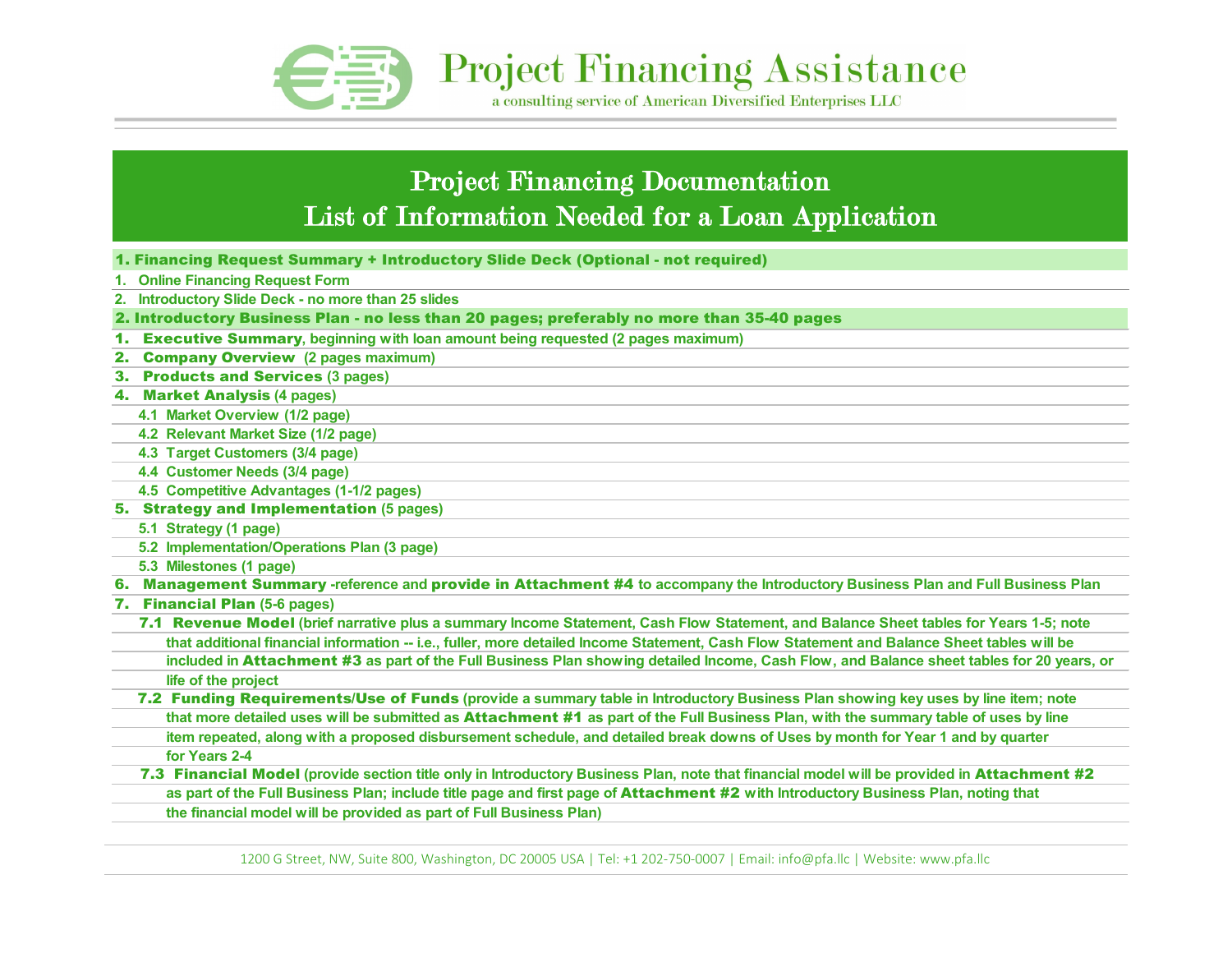

- **8. Status of Project Site & Permits** Legal & Regulatory Information (provide section title only in Introductory Business Plan, note that<br>**8. Status of Project Site & Permits** Legal & Regulatory Information (provide se  **this information will be in** Attachment #5 **as part of the Full Business Plan)**
- 9. Environmental Assessment **(provide section title only in Introductory Business Plan, noting that this information will be provided in** Attachment #6 **which will be available on request as part of the Full Business Plan)**
- 10. Technical Information  **Project Feasibility (provide section titles only in Introductory Business Plan, noting that this information will be available in** Attachments #7 **and** #8 **which will be available on request as part of the Full Business Plan)**
- 11. Availability of Resources **(provide section title only in Introductory Business Plan, noting that this information will be provided in** Attachment #9 **which will be available on request as part of the Full Business Plan)**
- 12. SWOT & Risk Analyses **(provide section title only in Introductory Business Plan, noting that this information will be provided in** Attachment #10 **which will be available on request as part of the Full Business Plan)**

### Loan Application Submission (by invitation only)

1. Proof of Funds for PFA's Wholesale Loan Only (the Initial Funding Deposit -10% of total loan amount)

 **non-depletion account, arranged with the lender, until after due diligence is complete, approximately 60 days from submission. Proof of funds needs to be provided at the time of submission of the full project financing documentation. Funds do not need to be placed in the**

2. Full Business Plan - 65-85 pages; maximum 100 pages

See outline for introductory business plan above; page limits can be tripled, as necessary, to provide full project description. **Include:** 

| <b>1. Executive Summary</b>                                                   |
|-------------------------------------------------------------------------------|
| 1.1 Loan Amount Being Requested                                               |
| 1.2 Objectives                                                                |
| <b>1.3 Project Description</b>                                                |
| <b>1.4 Community Benefits</b>                                                 |
| 1.5 Keys to Success                                                           |
| <b>1.6 Financial Synopsis</b>                                                 |
| 2. Company Overview, Organizational Chart & Ownership Structure               |
| 2.1 Summary Description of Company                                            |
| 2.2 Organizational Chart                                                      |
| 2.3 Company Ownership                                                         |
| 2.4 Company History (for ongoing companies) Start-up Plan (for new companies) |
| 2.5 Company Locations and Facilities                                          |
| 2.6 Accomplishments to Date                                                   |
| <b>2.7 Succession Planning</b>                                                |
| 2.7.1 Ownership Succession                                                    |
| 2.7.2 Management Succession                                                   |
| <b>3. Products and Services</b>                                               |
| <b>3.1 Product/Service Description</b>                                        |
| 3.2 Unique/Beneficial Product/Service Qualities                               |
| 3.3 Costs                                                                     |
| 3.4 Customer Needs That Will Be Fulfilled                                     |
| 3.5 Comparison to Other Products/Services                                     |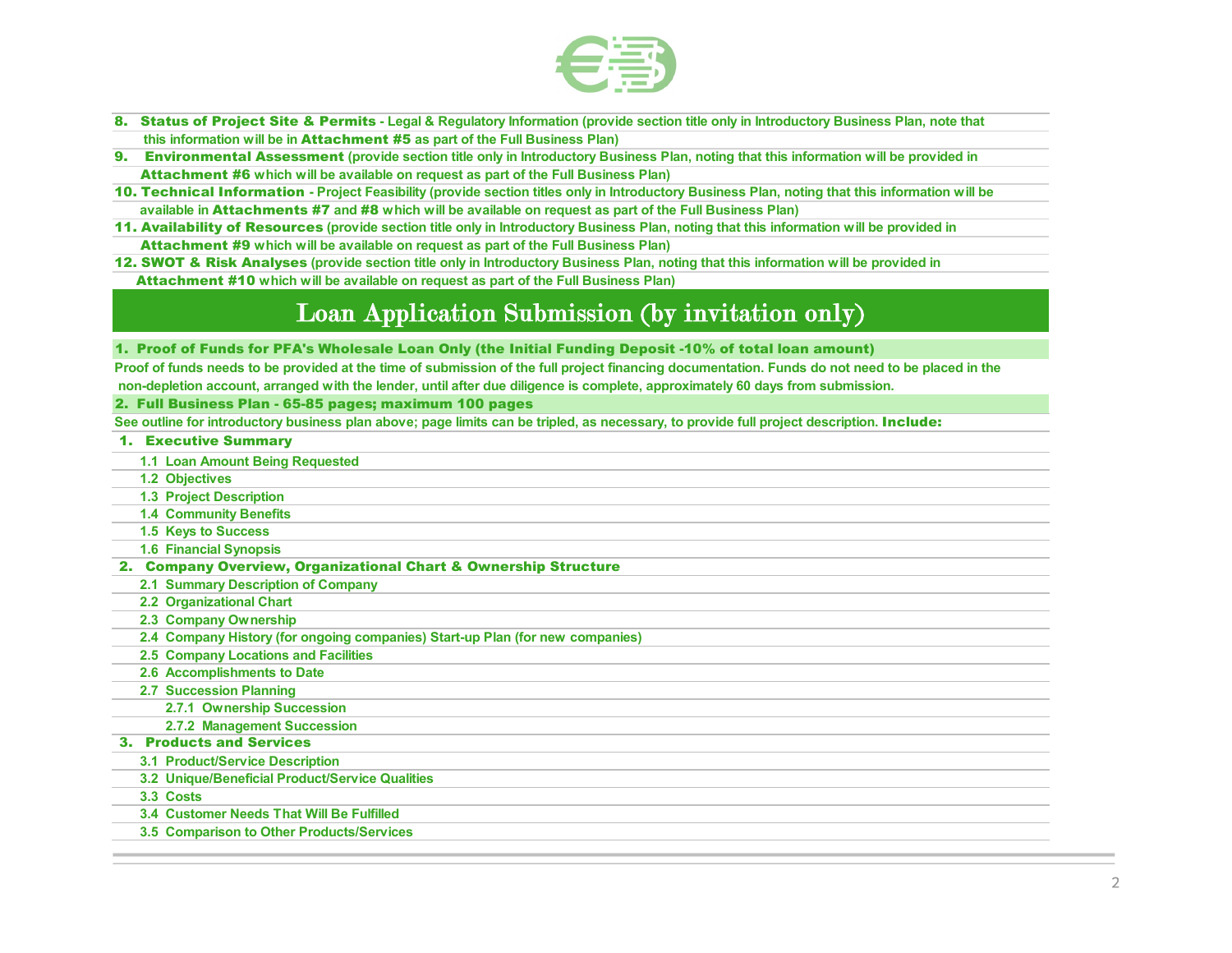

| <b>4. Market Analysis</b>           |                                                                                                                                            |
|-------------------------------------|--------------------------------------------------------------------------------------------------------------------------------------------|
| <b>4.1 Market Overview</b>          |                                                                                                                                            |
| <b>4.2 Relevant Market Size</b>     |                                                                                                                                            |
| <b>4.3 Target Customers</b>         |                                                                                                                                            |
| <b>4.4 Types of Customers</b>       |                                                                                                                                            |
| <b>4.3 Customer Needs</b>           |                                                                                                                                            |
| <b>4.6 Competitive Analysis</b>     |                                                                                                                                            |
| <b>4.6.1 Industry Participants</b>  |                                                                                                                                            |
|                                     | <b>4.6.1.1 Distribution Patterns</b>                                                                                                       |
|                                     | 4.6.1.2 Competition and Buying Patterns                                                                                                    |
| <b>4.6.2 Direct Competitors</b>     |                                                                                                                                            |
| <b>4.6.3 Indirect Competitors</b>   |                                                                                                                                            |
| <b>4.6.4 Competitive Advantages</b> |                                                                                                                                            |
|                                     | 5. Strategy and Implementation - Expansion of Descriptions in Introductory Business Plan                                                   |
|                                     | 6. Management Summary - make reference to and provide in Attachment #4 to the Full Business Plan                                           |
| <b>6.1 Project Experience</b>       |                                                                                                                                            |
| <b>6.2 Management Experience</b>    |                                                                                                                                            |
| <b>7. Financial Plan</b>            |                                                                                                                                            |
| <b>7.1 Revenue Model</b>            |                                                                                                                                            |
|                                     | 7.1.1 Cash Flow Statement - brief narrative plus a summary Cash Flow Statement table for Years 1-5; make reference to Attachment           |
|                                     | #3 which will have a detailed Cash Flow Statement table is provided for 20 years, or full operating life of the project if less than       |
| 20 years                            |                                                                                                                                            |
|                                     | 7.1.2 Income and Expense Statements - brief narrative plus a summary Income & Expense Statement table for Years 1-5; make                  |
|                                     | reference to Attachment #3 which will have a detailed Income & Expense table is provided for 20 years or operating life of project         |
|                                     | 7.1.3 Balance Sheet - brief narrative plus summary Balance Sheet table for Years 1-5; make reference to Attachment #3 which will           |
|                                     | have a detailed Balance Sheet table for 20 years or the full operating life of the project                                                 |
|                                     | 7.2 Description of the Proposed Use of Funds - provide a summary table showing key uses by line item; make reference to Attachment #1      |
|                                     | which will have a summary table will be repeated, along with a disbursement schedule, and tables showing detailed uses by month for Year 1 |
| uses by quarter for Years 2-4       |                                                                                                                                            |
|                                     | 7.3 Financial Model - provide with the Full Business Plan as Attachment #2                                                                 |
|                                     | 8. Status of Project Site & Permits - Legal and Regulatory Information - refer to and include in Attachment #5                             |
|                                     | 8.1 Site Location and its Relation to Product Distribution                                                                                 |
|                                     | 8.2 Proximity and Type of Transportation and Distribution Facilities                                                                       |
|                                     | 8.3 Land Use and Permits Necessary to Operate the Facility                                                                                 |
|                                     | 9. Environmental Assessment - refer to and include in Attachment #6 - Optional; does not need to be submitted with Full Business Plan;     |
|                                     | will be needed for permitting and construction; as much of this information as possible should be made available on request in a Dropbox   |
|                                     | 10. Technical Information - refer to and include in Attachment #7 - Optional; does not need to be submitted with Full Business Plan;       |
|                                     | be needed for construction; as much of this information as possible should be made available on request in a Dropbox - provide summary of  |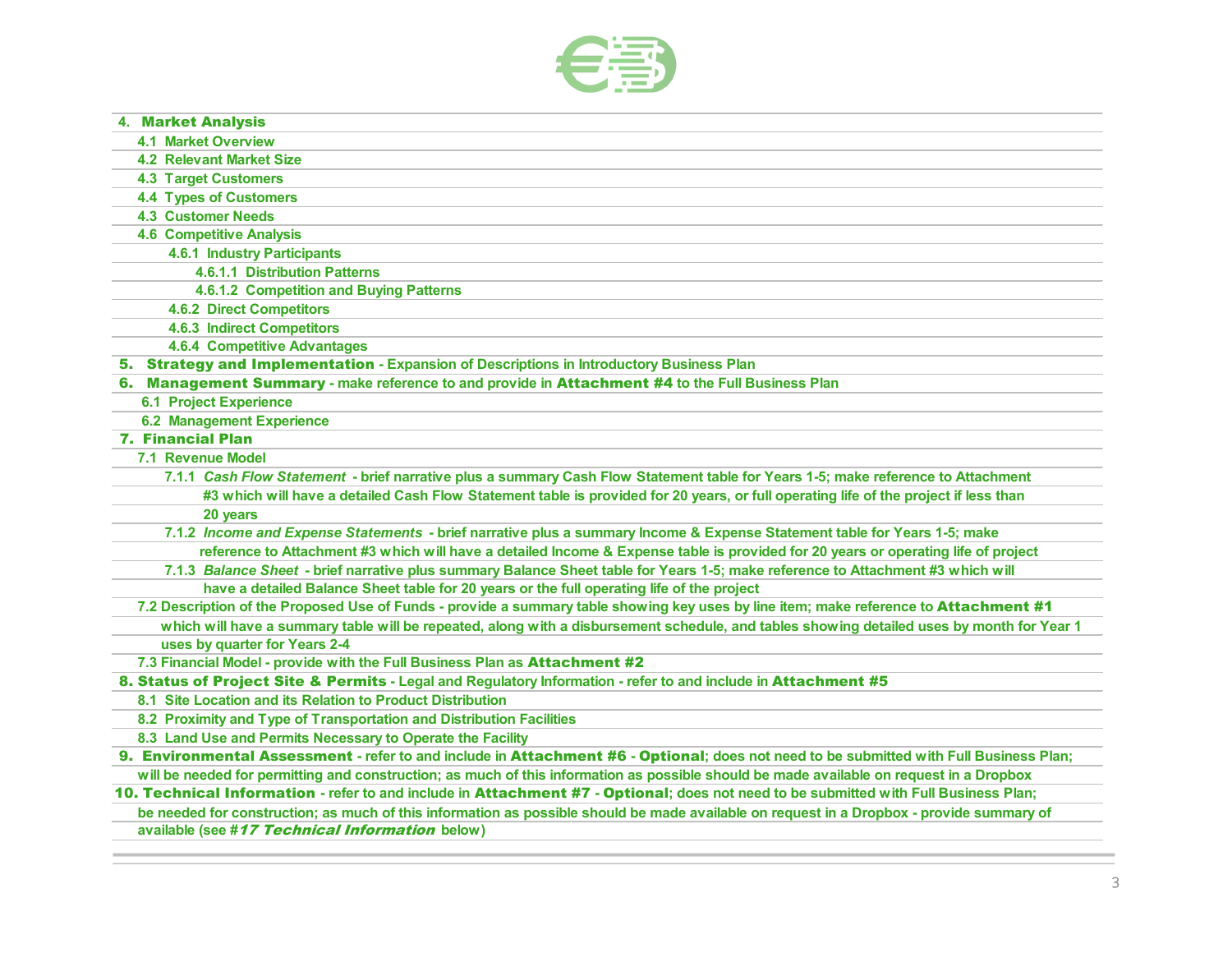

 11. Project Feasibility **- refer to and include in** Attachment #8 **-** Optional**; does not need to be submitted with Full Business Plan; information needed for construction; as much of this information as possible should be made available on request in a Dropbox - provide summary of** 

 **available per 11.1-11.5 below (see** #18 Feasibility Study **below)**

 **11.1 Economic Feasibility - Short Assessment: ~1/2 page** 

 **11.2 Market Feasibility - Short Assessment: ~1/2 page** 

 **11.3 Technical Feasibility - Short Assessment: ~1/2 page** 

 **11.4 Financial Feasibility - Short Assessment: ~1/2 page** 

 **11.5 Management Feasibility - Short Assessment: ~1/2 page** 

12. Major Equipmen**t, Equipment and System Components, and Possible Vendors - refer to and include in** Attachment #7 **-** Optional **see** #17 Information **below**

13. Supply, Offtake & Sales Purchase Agreements - Availability of Resources **- summarize in Full Business Plan; provide detail in** 

#### Attachment #9

 **13.1 Labor – Type and Number of Jobs**

 **13.2 Availability of Chemicals, Lubricants, Other Supplies for Operations**

 **13.3 Availability of Required Feedstocks/Raw Materials for Production of Finished Products**

 **13.4 Description of Supply, Offtake, and Sales Purchase Agreements**

14. SWOT & Risk Analyses **- refer to and include in** Attachment #10 **of the Full Business Plan**

3. Use of Funds Table (Attachment #1 to Full Business Plan)

**Separate Use of Funds and Disbursements Tables**

**1. Use of Funds Table Summarized by Line Item**

**2. Requested disbursements/drawdown schedule**

 **2.1 - 2.10 - detail of monthly drawdowns: amount requested, description of the intended use of funds, etc.**

**3. Detailed list of Use of Funds, broken down via separate tables on a monthly basis for Year 1 and on a quarterly basis for Years 2-4**

4. Financial Model (Attachment #2 to Full Business Plan) - see Financial Model Template

**balance sheet, and debt amortization. Project Financial Model (broken down by quarter during the 4-year period of the wholesale loan, and annually for the remaining life of the project) showing assumptions, sources and uses, capital expenditures (CapEx), operating expenses (OpEx), distribution waterfall, income statement,** 

5. Financial Information (Attachment #3 to Full Business Plan)

**Provide detailed tables for Revenue & Revenue Sources, Income and Cash Flow, and Balance Sheet for 20 years or life of project**

6. Management Summary (Attachment #4 to Full Business Plan)

**Separate, detailed management summary describing experience, capabilities, previous experience with similar endeavors and projects,** 

**previous roles within the company, management and project experience with an emphasis on experience that is most relevant to the project and, in particular, experience with similar projects, educational background, plus brief mention of honors, awards, publications, and/or patents success of projects. Describe in 1/2 to 1 page per team member the team member's position and project responsibilities, time with company, current** 

7. Status Property and Required Legal and Regulatory Approvals and Permits (Attachment #5 to Full Business Plan)

**Summarize in Full Business Plan, as indicated below, refer to** Attachment #5 **for additional detail**

 **requested. Provide full details on land parcel #s, size, zoning, proximity to transportation, etc.** 1. Status of Property **- Is the site owned, leased, under option? Please describe. Have copies of title, lease, or option agreement, as appropriate,** 

2. Status of Required Permits **- provide table showing status of all required permits and regulatory approvals (local, state, and federal)**

3. Timelines for Regulatory Approval **- include in table for 7.2 above**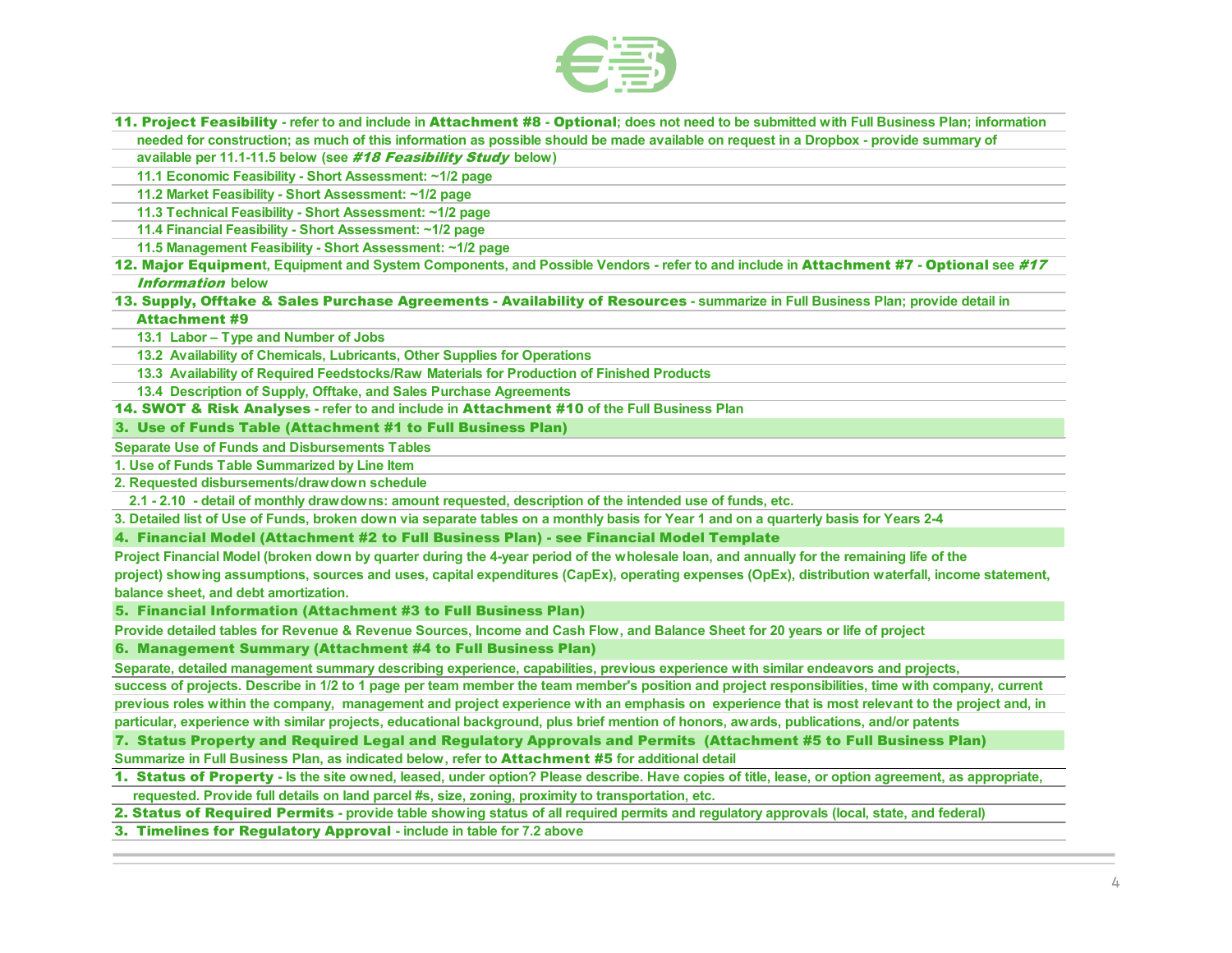

# 8. SWOT & Risk Analyses - Attachment #6

**Summarize in Full Business Plan, as indicated below, refer to** Attachment #6 **for additional detail**

**Use SWOT and Risk Analysis templates to list the strengths, weaknesses, opportunities, threats, and risks that have been identified along with** 

**on how the borrower will capitalize on project strengths and opportunities & guard against and mitigate weaknesses, threats, and risks**

#### Also, Provide Brief Descriptions of:

- 1.Environmental Information**, refer to** Attachment #7 **for additional detail, which will be made available with the Full Business Plan**
- 2.Technical Information**, refer to** Attachment #8 **for additional detail, which will be made available with the Full Business Plan per the**  listed under #13 below and, if an independent Technical Assessment has been prepared, as outlined as well in #16 below
- 3. Feasibility Study**, refer to** Attachment #9 **for additional detail, which will be made available with the Full Business Plan per the information**  #14 below
- 4. Supply, Offtake & Sales Purchase Agreements Availability of Resources, **refer to** Attachment #10 **for additional detail, which will be made available with the Full Business Plan per the information listed under** #15 below

## FULL BUSINESS PLAN ATTACHMENTS With Information Summarized in the Full Business Plan & Additional Detail Provided in Each Attachment

NOTE: The Outlines of Each Attachment Below Represents the Full Project Financing Documentation That Typically is Required by Other Commercial Lenders, Investors, and Government Loan Guarantee Applications.

It Also is The Same Information That is Required for a Project to Begin Construction

> This Information Must be Complete and Readily Available on Request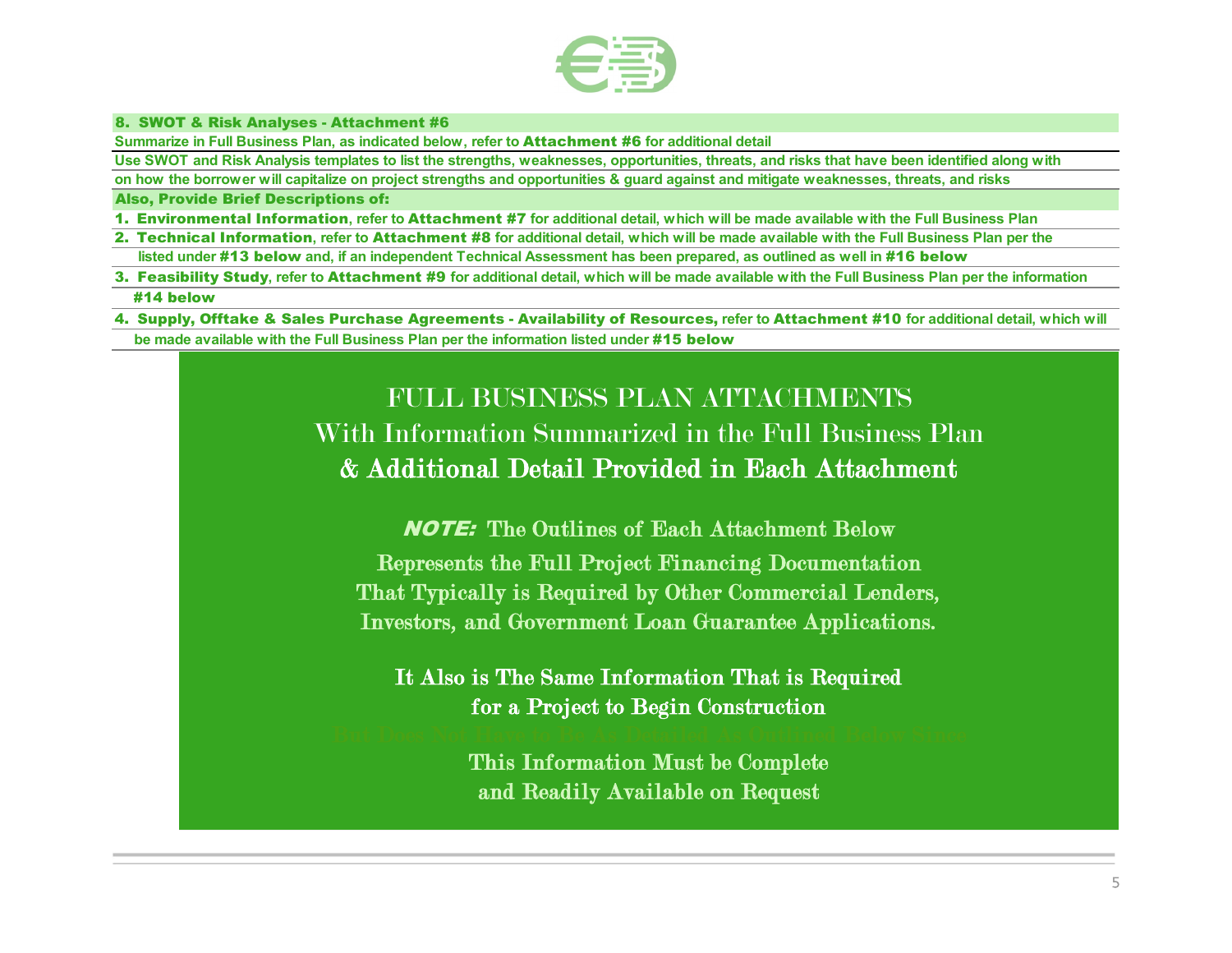

**9. Financial Information - Include in** Attachment #3

1. Borrower Financials **(most recent year), accountant prepared (audited statements are not required), if available**

2. Tax credits **(type and amount, if available)**

**10. Market Value of Site - Include in** Attachment #5**, if applicable; summarize in Full Business Plan**

**Provide summary in** Attachment #5**. Have copy of most recent appraisal, if any and if available, if requested**

**11. SWOT & Risk Analyses -** Attachment #6

Detail Project Strengths, Weakness, Opportunities and Threats (SWOT)**. Include a risk analysis table. Include a narrative** 

**describing how the borrower will capitalize on project strengths and opportunities & guard against and mitigate weaknesses, threats, and risks**

**12. Environmental Assessment -** Attachment #7 - Optional**; summarize in Full Business Plan; provide information below on request:**

1. Environmental Impacts

 **1.1 Emissions - Air Quality**

 **1.2 Effluents - Water Quality**

 **1.2.1 Water Use**

 **1.2.2 Waste Stream Treatment/Disposal**

 **1.3 Solid Waste Management**

 **1.4 Land Use - Land Use Impacts**

 **1.5 Transportation - Transportation Impacts**

 **1.6 Natural Environment - Natural Environment Impacts**

 **1.7 Noise, Odor Impacts**

 **1.8 Construction - Construction Impacts**

 **1.9 Energy Impacts**

 **1.9.1 Energy Sources**

 **1.9.2 Energy Demand**

 **1.10 Other Impacts**

 **1.10.1 Coastal Zone Management**

 **1.10.2 Historic Preservation**

 **1.10.3 Wild & Scenic Rivers**

 **1.10.4 Endangered Species**

 **1.10.5 Flooding**

 **1.10.6 Coastal Barrier Resources**

 **1.11 Compliance with State Environmental Policy Act**

 **1.12 Public Reaction to Project**

 **1.13 Cumulative Impacts**

 **1.14 Adverse Impacts**

 **1.15 Alternatives**

 **1.16 Mitigation Measures**

**13. Technical Information -** Attachment #8 - Optional**; summarize in Full Business Plan; provide information below on request**

1. Status of intellectual property **(IP)/license agreements**

2. Status of Critical Path Agreements: **front-end engineering agreement; engineering, procurement, and construction (EPC)** 

 **agreement operations & maintenance (O&M) agreement, etc.**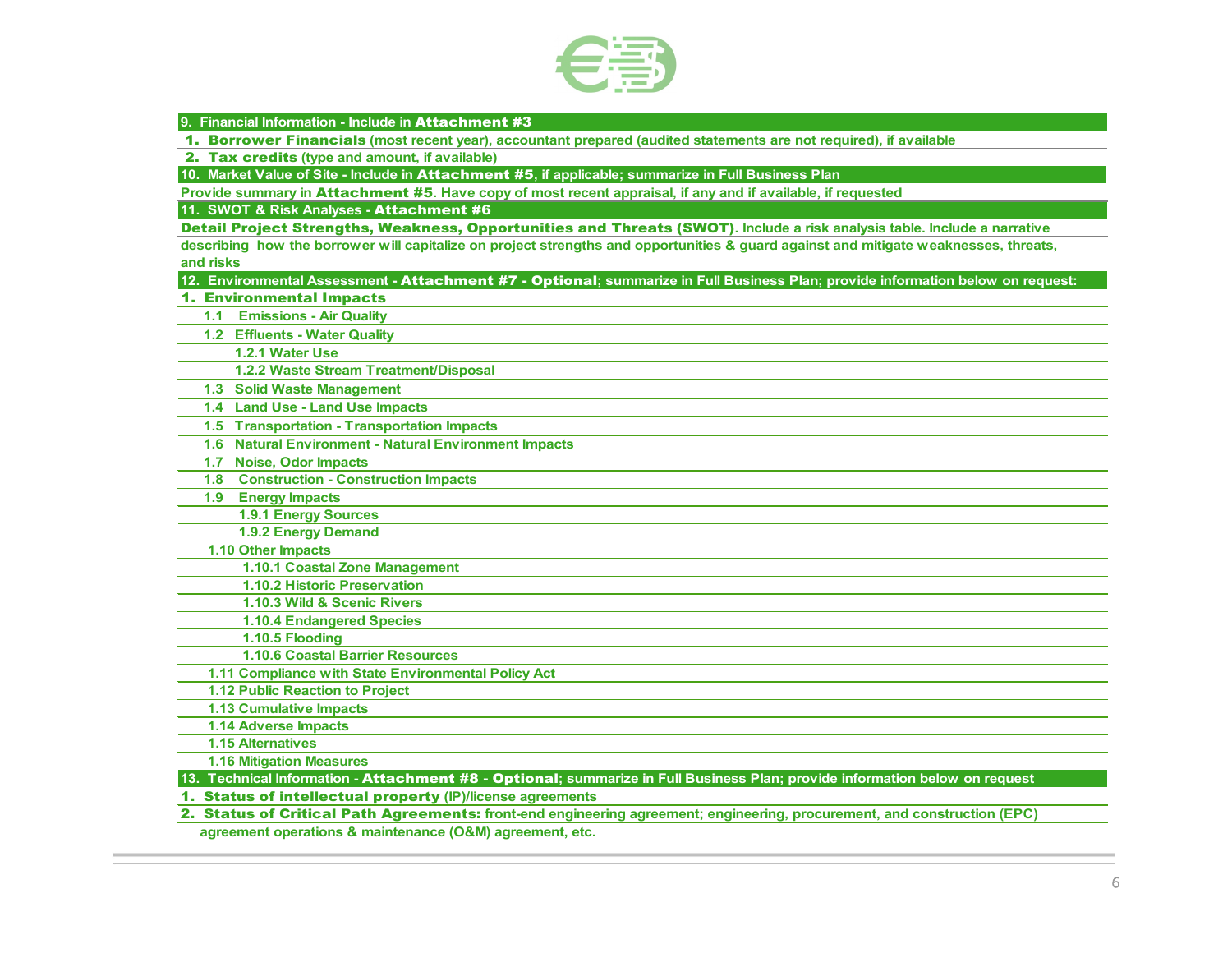

| 3. GAANT Chart showing the project schedule and milestones                                                                       |
|----------------------------------------------------------------------------------------------------------------------------------|
| 4. Status of Long-Term Contracts for materials, components, and equipment                                                        |
| 5. List of Major Equipment, equipment and system components, and possible vendors                                                |
| 6. Status of Warranties, performance guarantees, and risk/loss insurance                                                         |
| 14. Feasibility Study - Attachment #9 - Optional; summarize in Full Business Plan; provide information below on request          |
| <b>1. Executive Summary</b>                                                                                                      |
| 1.1 Introduction/Project Overview                                                                                                |
| 1.2 Nature and Scope of the Proposed Project                                                                                     |
| 1.2.1 Purpose                                                                                                                    |
| 1.2.2 Project Location                                                                                                           |
| 1.2.3 Design Features                                                                                                            |
| 1.2.4 Capacity                                                                                                                   |
| 1.2.5 Estimated Total Cost                                                                                                       |
| 1.3 Economic Feasibility Determination                                                                                           |
| 1.4 Market Feasibility Determination                                                                                             |
| <b>1.5 Technical Feasibility Determination</b>                                                                                   |
| 1.6 New Technology Feasibility Determination                                                                                     |
| 1.7 Financial Feasibility Determination                                                                                          |
| 1.8 Recommendation for Implementation                                                                                            |
| 2. Economic Feasibility                                                                                                          |
| 2.1 Description of Raw Materials/Feedstock/Supply for Producing Final Products(s)                                                |
| 2.1.1 Raw Material/Feedstock/Supply Source Management                                                                            |
| 2.1.2 Estimates of Raw Material/Feedstock/Supply Volumes and Costs                                                               |
| 2.1.3 Collection, Transportation, Pre-Treatment (if required), and Storage of Raw Material/Feedstock/Supply                      |
| 2.1.4 Raw Material/Feedstock/Supply Risks                                                                                        |
| 2.1.5 Existing Competition for Raw Material/Feedstock/Supply                                                                     |
| 2.1.6 Impacts on the Availability of Sufficient Raw Material/Feedstock/Supply for the Proposed Project Due to Existence of Other |
| Facilities in the Area in which the Proposed Project is to be Located                                                            |
| 2.1.7 Impacts on Existing Manufacturing Plants or Other Facilities that Use Similar Raw Materials/Feedstocks/Supplies in the     |
| Area Where the Proposed Project is to be Located                                                                                 |
| 2.2 Projected Impact on Resources Conservation, Public Health, and the Environment                                               |
| 2.2.1 Resource Conservation Impacts                                                                                              |
| 2.2.2 Public Health Impacts                                                                                                      |
| 2.2.3 Environmental Impacts                                                                                                      |
| 2.3 Information Regarding Project Site                                                                                           |
| 2.4 Availability of Trained or Trainable Labor                                                                                   |
| 2.5 Availability of Infrastructure, Including Utilities, and Rail, Air and Road Service to the Site                              |
| 2.6 Overall Economic Impact of the Project                                                                                       |
| 2.6.1 Direct Jobs                                                                                                                |
| 2.6.2 Indirect Jobs                                                                                                              |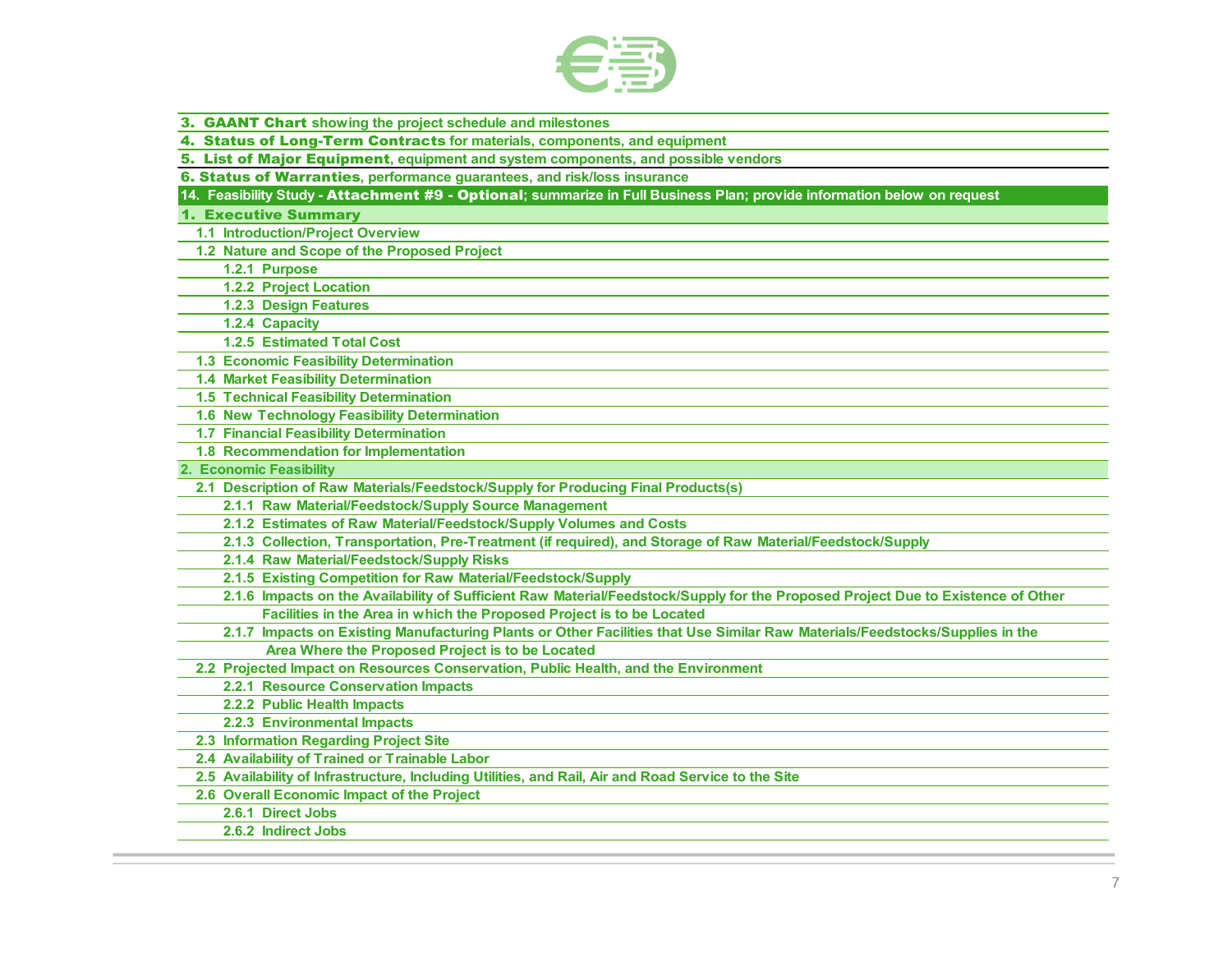

 **2.6.3 Additional Markets Created for Waste Material and Allied and/or Value-Added Products**

 **2.6.4 Estimated Increase in Local Economic Activity**

 **2.6.5 Potential for Rural Economic Development**

3. Market Feasibility

 **3.1 Information on the Sales Organization and Management**

 **3.2 Nature and Extent of Market and Market Area** 

 **3.2.1 Market Overview**

 **3.2.2 Market Segmentation**

 **3.3 Marketing Plans for the Sale of Projected Output, Including Principal Products and Byproducts**

 **3.4 Extent of Competition, Including other Similar Facilities, in the Market Area**

 **3.5 Commitments in Place for the Sale of Products and Output, Including Principal Products and Byproducts**

 **3.6 Risks Related to the Industry**

 **3.6.1 Industry Status**

 **3.6.2 Specific Market Risks** 

 **3.6.3 Competitive Threats and Advantages**

4. Technical Feasibility

 **4.1 Suitability of the Selected Site for the Intended Use**

 **4.2 Technical Feasibility**

 **4.2.1 Ability of the Project to Achieve the Levels of Production & Income as Projected in Project's Financial Model**

 **4.2.2 Limitations of Constraints in the Project's Financial Statements & Model Which Might Affect Success** 

 **4.2.3 Facility or Design-Related Factors Which Might Affect the Success of the Enterprise**

 **4.3 Identification of Estimation of Project Operation and Development Costs**

 **4.3.1 Project Management and Professional Services, Resource Assessment**

 **4.3.2 Project Design and Permitting**

 **4.3.3 Land Agreements and Site Preparation**

 **4.3.4 Equipment Procurement and Installation, Startup and Shakedown**

 **4.3.5 Warranties, Insurance, Financing, and Operation and Maintenance Costs** 

 **4.4 Projected Timeline and Milestones**

5. New Technology Feasibility, if applicable

 **5.1 Scale of Development for Which the Technology Has Been Proven**

 **5.2 Degree of Integration of Processes**

 **5.3 Specific Volume to be Produced from Use of the Technology**

 **5.4 Ability of the Proposed System to be Commercially Replicated**

 **5.5 Project Risks**

 **5.5.1 Construction**

 **5.5.2 Production of the Proposed Products**

 **5.5.3 Regulation and Governmental Action**

 **5.5.4 Design-Related Factors that May Affect Project Success**

 **5.5.5 Technology Scale-Up Risk**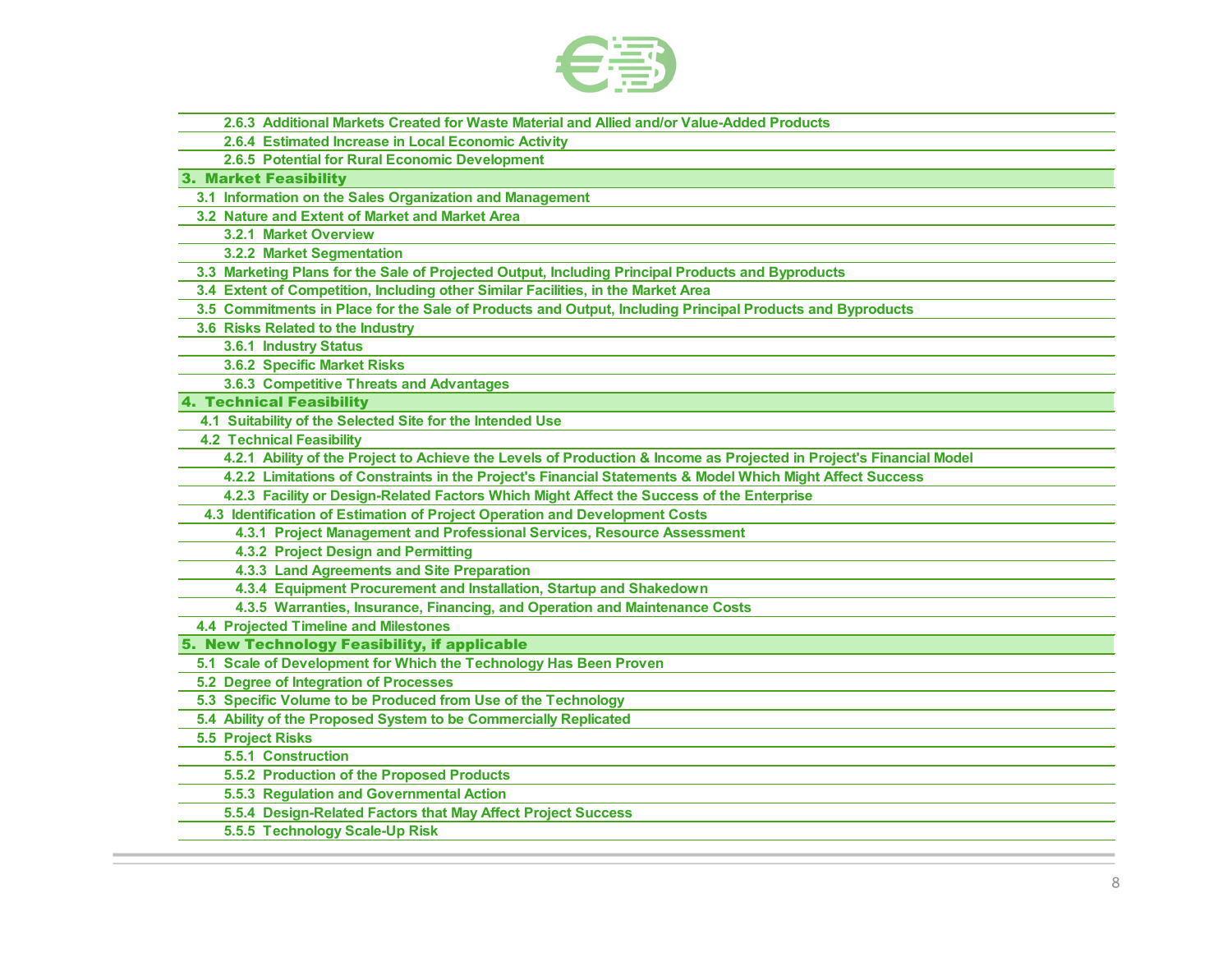

| <b>6. Financial Feasibility</b>                                                                                   |
|-------------------------------------------------------------------------------------------------------------------|
| 6.1 Reliability of the Financial Projections and the Assumptions on Which the Financial Statements Are Based      |
| <b>6.1.1 Balance Sheet</b>                                                                                        |
| <b>6.1.2 Income and Expense Statements</b>                                                                        |
| <b>6.1.3 Cash Flow Projections</b>                                                                                |
| <b>6.1.4 Audited Financials</b>                                                                                   |
| 6.1.5 Summary of Financial Health                                                                                 |
| 6.1.6 Sources and Uses of the Project Capital                                                                     |
| 6.2 Detailed Description of the Degree to Which Financial Feasibility Is Dependent on Investment and Productivity |
| <b>Incentives, and Loans and Grants</b>                                                                           |
| <b>6.2.1 Investment Incentives</b>                                                                                |
| <b>6.2.2 Productivity Incentives</b>                                                                              |
| <b>6.2.3 Loans and Grants</b>                                                                                     |
| 6.3 Other Project Authorities, RIN Values, Tax Credits, Other Credits, and Subsidies that Affect the Project      |
| 6.4 Description of Constraints or Limitations in the Financial Projections                                        |
| 6.5 Ability of the Business to Achieve the Projected Income and Cash Flow                                         |
| 6.6 Assessment of the Cost Accounting System                                                                      |
| 6.7 Availability of Short-Term Credit or Other Means to Meet Seasonal Business Costs                              |
| <b>6.8 Adequacy of Raw Materials and Supplies</b>                                                                 |
| <b>6.9 Sensitivity Analysis</b>                                                                                   |
| <b>6.10 Financial Risks</b>                                                                                       |
| 6.10.1 Risks Related to the Project                                                                               |
| 6.10.2 Risks Related to Borrower Financing Plan                                                                   |
| 6.10.3 Risks Related to the Operational Issues                                                                    |
| 6.10.4 Risks Related to Tax Issues                                                                                |
| 7. Management Feasibility                                                                                         |
| 7.1 Capabilities of the Management Team                                                                           |
| 7.1.1 Key Management                                                                                              |
| 7.1.2 Select Board Members                                                                                        |
| 7.2 Borrower and/or Management's Previous Experience Concerning                                                   |
| 7.2.1 Similar Projects                                                                                            |
| 7.2.2 Acquisition of Raw Materials/Feedstocks/Supplies                                                            |
| <b>7.2.3 Production of Similar Products</b>                                                                       |
| 7.2.4 Sales of Products in the Open Market and Through Sale/Offtake/Power Purchase Agreements                     |
| 7.3 Management Plan for the Procurement of Raw Materials/Feedstocks/Supplies and Labor, and Marketing of Products |
| 7.4 Continuity and Adequacy of Management                                                                         |
| 7.5 Plan for Management Succession                                                                                |
| <b>7.6 Management Risks</b>                                                                                       |
| 7.6.1 Risks Related to Borrower as a Company                                                                      |
| 7.6.2 Risks Related to Conflicts of Interest                                                                      |
| 7.6.3 Management Strengths and Weaknesses                                                                         |
|                                                                                                                   |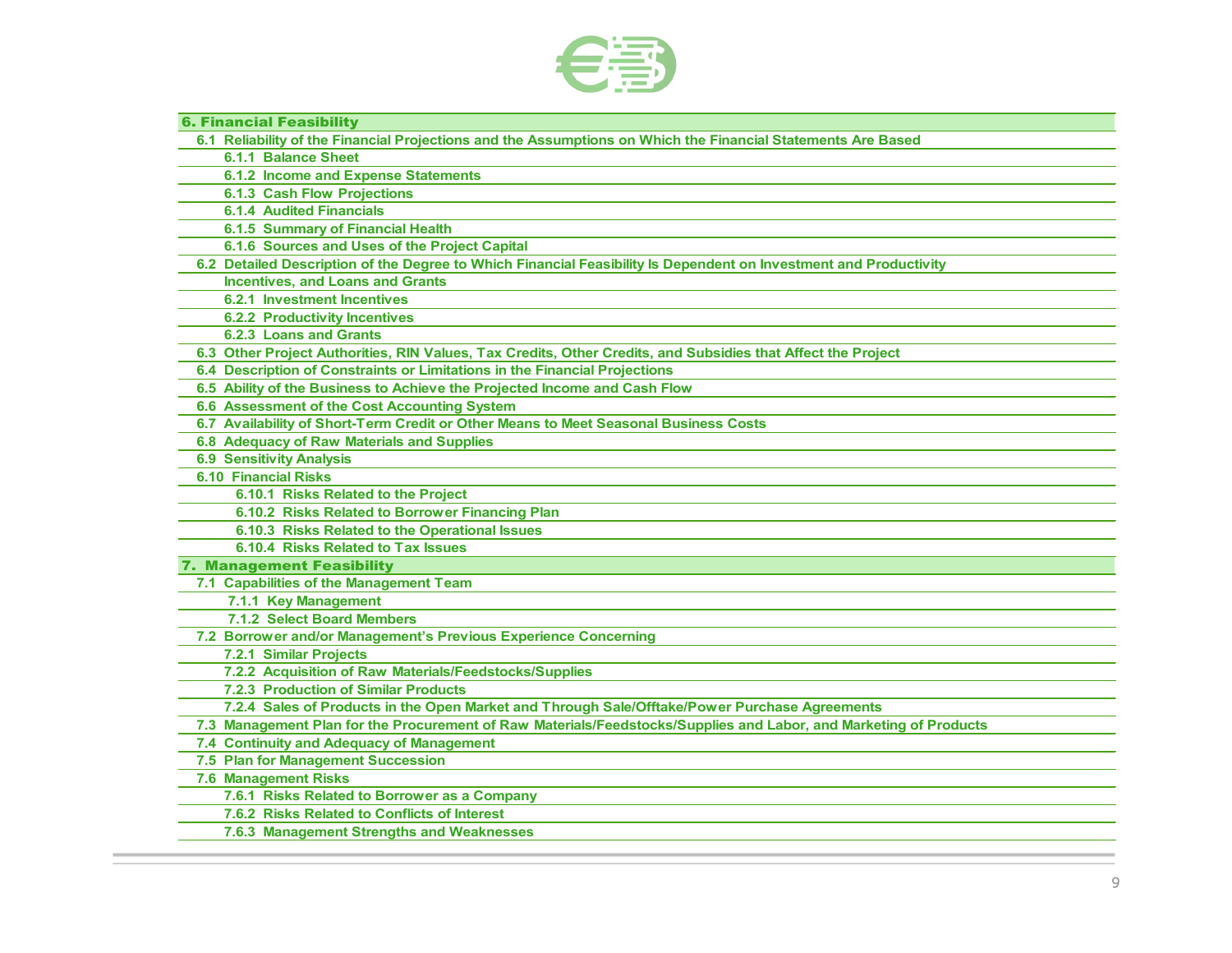

#### 8. Recommendations for Implementation

8.1 Recommendations

9. Qualifications

**15. Supply/Raw Material/Feedstock & Sale/Offtake/Power Purchase Agreements -** Attachment #10

**Summarize in Full Business Plan, provide detail and copies of LOIs and provisional, contingent, and executed agreements in Attachment #10**

**16. Technical Assessment -** Optional **- Note if available; if so, summarize in Full Business Plan & as part of** #13 above

**If the same third-part entity prepares both the feasibility study and technical assessment; information between the two documents, which is the same or similar, can be provided in one document and referenced in the second document to avoid duplication**

#### 1. Key Contracts and Agreements

 **-- Top-level description, schedule, current status, and drafts or executed copies of all critical path contracts and agreements** 

 **relevant to the investment, design, engineering, financing, construction, startup, commissioning, shakedown, operation,** 

 **and maintenance of the Project**

2. Engineering and Construction Plans

 **-- Detailed description of the engineering and design contractor(s), EPC contractor(s), equipment supplier(s), and construction schedules for the Project**

3. Key Site Components

 **-- Description of the key site components and risks associated with their availability (e.g., water, electricity, gas, or other utilities).** 

 **-- Description of site access (roads, highway, and rail) including rights-of-way, easements, and logistical considerations.**

#### 4. Project Plan

 **-- Description of the comprehensive project plan that will guide design, engineering, and construction of the project**

#### 5. Operating and Maintenance Plan

 **-- Description of operating plan, proposed providers, staffing requirements, anticipated parts inventory, major maintenance schedules, estimated annual downtime and any performance guarantees and related liquidated damages provisions**

 **-- Description of the operations and maintenance plans for the Project, including acquisition of critical spares, inventory sources,** 

 **etc., and maintenance procedures, and associated risks**

6. Independent Engineer's Report **with a review, evaluation, analysis, and recommendations re:**

 **-- Base technology**

 **-- Project feasibility**

 **-- Engineering and design approach**

 **-- Integrated project schedule, including the schedule for completion**

 **-- Cost estimates and technical input into the financial model**

 **-- Contractual requirements and arrangements**

 **-- Proposed supply chain**

 **-- Project risks, including mitigation activities and milestones**

 **-- Direct labor requirements during construction and operation**

 **-- Siting and permitting**

 **-- Testing and commissioning**

 **-- Operation and maintenance**

 **-- Decommission plan and costs**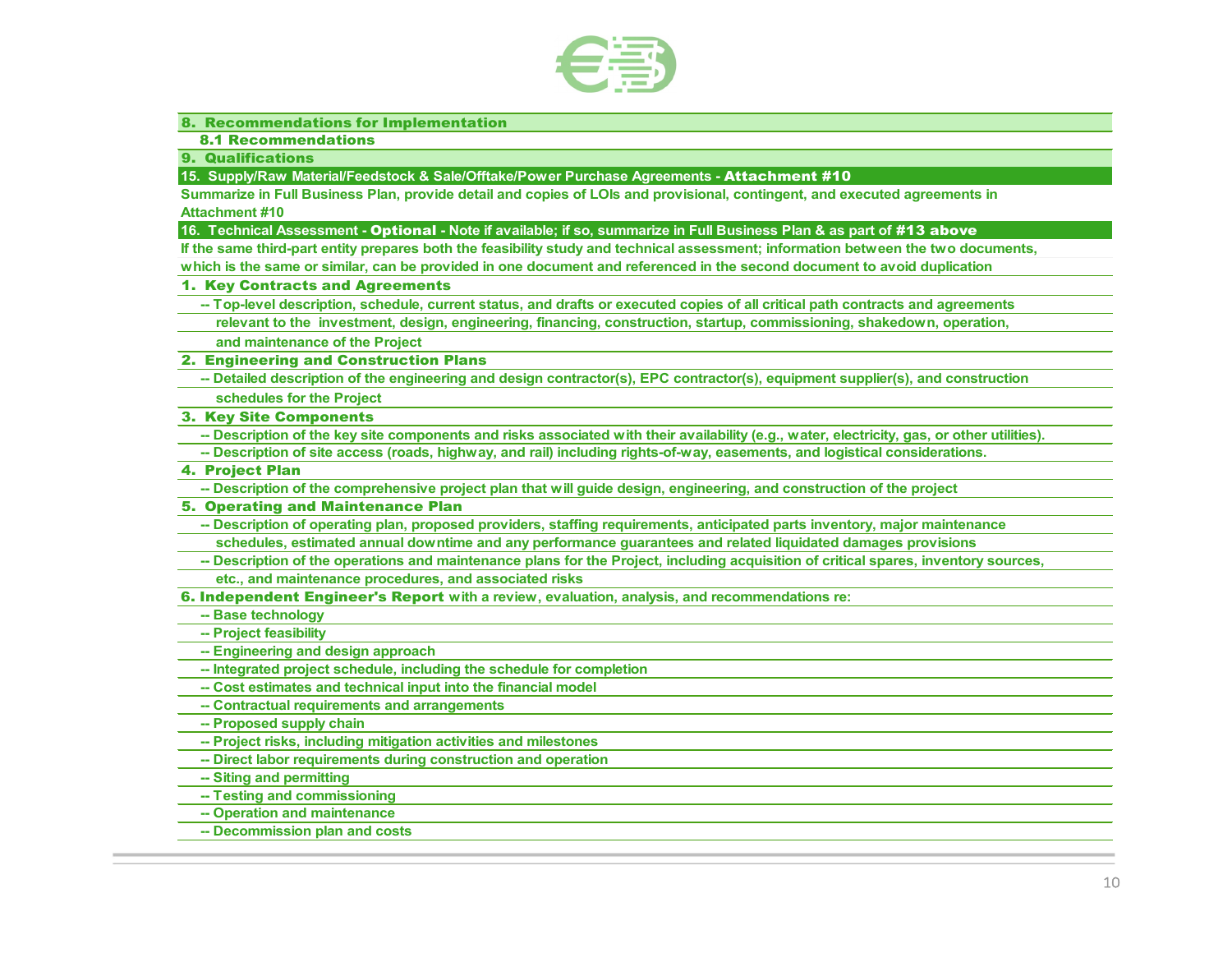

- 7. Decommissioning Plan
	- **-- Detailed description of the Project decommissioning, deconstruction, and disposal plans (including any hazardous waste disposal**
	- **plans), including anticipated costs**

Appendix **- Not required application; please have this information available if requested; it will be required for Project Execution**

#### 7. Status of Project Site

 **-- Copies of Title, Lease, or Option Agreement**

- **-- Market Value of Site for Properties that are Owned or Under a Purchase Option, Copy of Most Recent Appraisal, if Available**
- 8. Financial Information **Examples:**
	- **-- Accountant Prepared or Audited Borrower Financials**
	- **-- Documentation Showing Money Spent to Date**

#### 10. Environmental Assessment

- **-- Copy of Phase 1 Environmental Site Assessment, if applicable and if available**
- **-- Copy of Any Other Environmental Data Related to the Site and Project Operations**
- 11 Technical Information **Examples:**
	- **-- IP/License Agreements**
	- **-- Front-End Engineering Agreement**
	- **-- EPC Agreement**
	- **-- O&M Agreement**
	- **-- GAANT Chart Showing Project Tasks, Task Timelines, Milestones**
	- **-- Copies of Warranties, Performance Guarantees, Risk/Loss Insurance**
	- **-- Equipment Purchase/Fabrication Agreements**
	- **-- Parts/Components Supply Agreements**
- 12. Feasibility Study
	- **-- Job Creation and Retention Data, Tables, Charts**
	- **-- Marketing Studies, Data**
- 13. Raw Material/Feedstock/Supply and Sale/Offtake/Power Purchase Agreements
- **-- Raw Material/Feedstock/Supply LOIs, Contingent, or Executed Agreements**
- **-- Purchase/Offtake/Power Purchase LOIs, Contingent, or Executed Agreements**

#### 15. Technical Assessment

- **-- Independent Engineer's Report, if available**
- **-- General Plant Layout, if applicable**
- **-- Construction Plan**
- **-- Operations and Maintenance Plan**
- **-- Waste Disposal Plan**